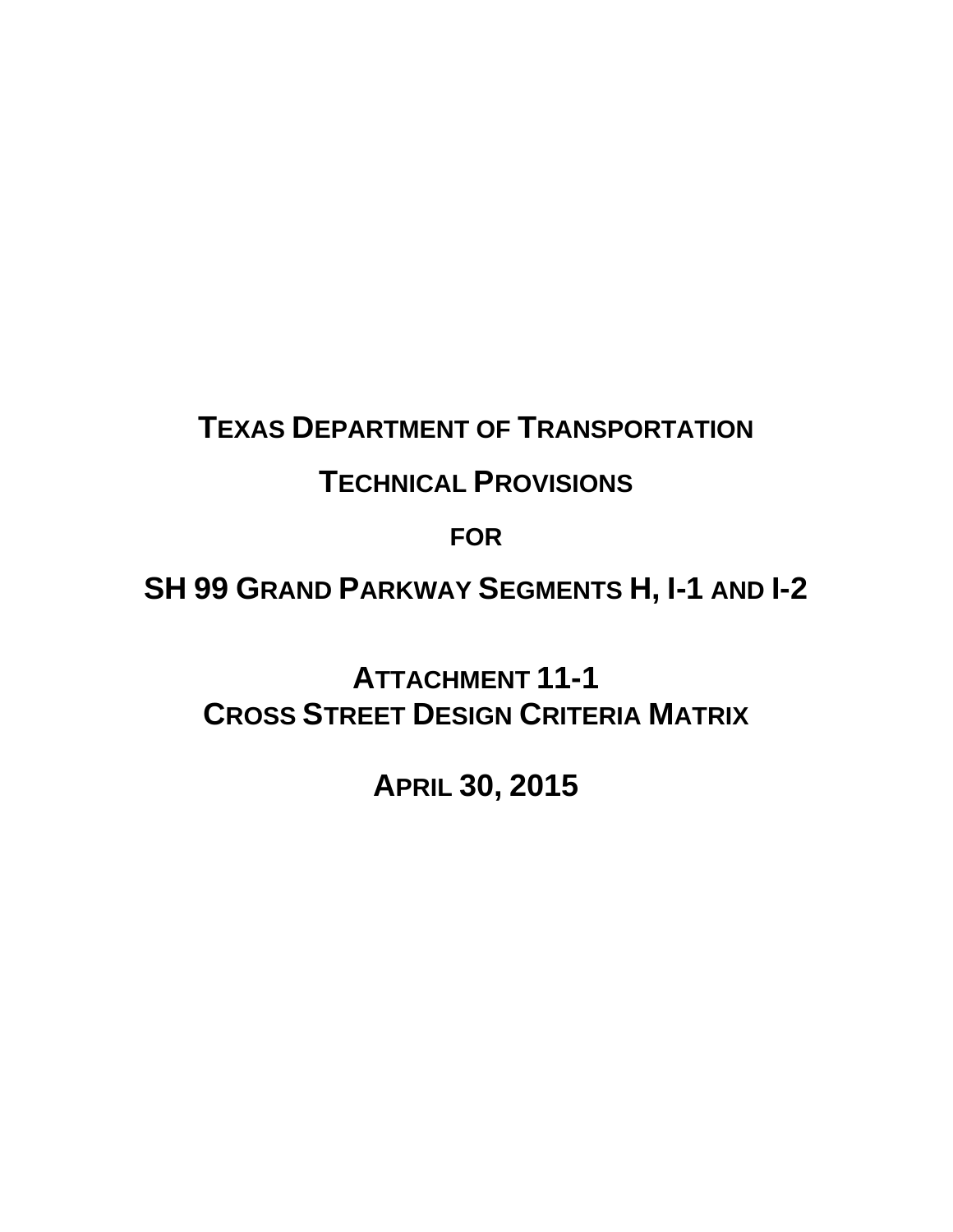## **ATTACHMENT 11-1 CROSS STREET DESIGN CRITERIA MATRIX**

|                                                 |                             |                   | <b>SH99 INITIAL BUILD</b> |                    |                       |                |                  |                                               |                                           |                   |               |                                     |               |                   |                                           |                                         |               |  |
|-------------------------------------------------|-----------------------------|-------------------|---------------------------|--------------------|-----------------------|----------------|------------------|-----------------------------------------------|-------------------------------------------|-------------------|---------------|-------------------------------------|---------------|-------------------|-------------------------------------------|-----------------------------------------|---------------|--|
|                                                 |                             |                   |                           |                    |                       |                |                  | <b>NORTHBOUND</b>                             |                                           |                   |               |                                     |               |                   |                                           | SOUTHBOUND                              |               |  |
| Intersecting Street                             | Ultimate Typical<br>Section | Jurisdiction      | Roadway<br>Classification | Design Speed (mph) | Position (over/under) | Design Vehicle | U-Turn (each)    | ClearZonefor<br>Street<br>Thru Lanes<br>Cross | Sidewalk and<br>Min. Usable<br>Width (LF) | Curband<br>Gutter | Through Lanes | Turn Lanes                          | Through Lanes | Curband<br>Gutter | Sidewalk and<br>Min. Usable<br>Width (LF) | ClearZonefor<br>Thru Lanes<br>CrossStet | U-Turn (each) |  |
| Future Road 2G                                  | A                           | Montgomery<br>Co. | Urban Local               | 45                 | Under<br>SH 99        | <b>WB-50</b>   | $\mathbf{1}$     | 6'                                            | $5'$                                      | Y                 | 2(12)         | 2 (12') with 4'<br>curbed<br>median | 2(12')        | Y                 | 5'                                        | 6'                                      | 1             |  |
| <b>IH69/US59</b><br>Northbound<br>Frontage Road | $\mathbf{J}$                | <b>TxDOT</b>      | Urban Collector           | 45                 | Under<br>SH 99        | <b>WB-50</b>   | $\mathbf{1}$     | 6'                                            | $5'$                                      | Y                 | 2(12)         | 1(12)                               | N/A           | N/A               | N/A                                       | N/A                                     | N/A           |  |
| IH69/US59<br>Mainlanes                          | N/A                         | <b>TxDOT</b>      | Rural Freeway             | 70                 | Under<br>SH 99        | N/A            | $\mathbf 0$      | 30'                                           | Match Existing Mainlanes and Structures   |                   |               |                                     |               |                   |                                           |                                         | 0             |  |
| IH69/US59<br>Southbound<br>Frontage Road        | J                           | <b>TxDOT</b>      | Urban Collector           | 45                 | Under<br>SH 99        | <b>WB-50</b>   | N/A              | N/A                                           | N/A                                       | N/A               | N/A           | 1(12)                               | 2(12)         | Y                 | 5'                                        | 6'                                      | 1             |  |
| Loop 494                                        | $\mathsf{C}$                | <b>TxDOT</b>      | Rural Collector           | 45                 | Under<br>SH 99        | <b>WB-50</b>   | $\boldsymbol{0}$ | 16'                                           | N/A                                       | N                 | 1(12)         | 2(12')                              | 1(12)         | N                 | N/A                                       | 16'                                     | 0             |  |
| Future<br>Thoroughfare #1                       | Α                           | Montgomery<br>Co. | Urban Local               | 45                 | Under<br>SH 99        | <b>WB-50</b>   | $\boldsymbol{0}$ | 6'                                            | $5'$                                      | N                 | 2(12)         | 2(12')                              | 2(12')        | Y                 | 5'                                        | 6'                                      | 0             |  |
| <b>Baptist</b><br>Encampment<br>Road            | F                           | Montgomery<br>Co. | Urban Local               | 45                 | Under<br>SH 99        | <b>WB-50</b>   | $\mathbf{1}$     | 6'                                            | $5'$                                      | N                 | 2(12')        | 2(12')                              | 2(12')        | Y                 | 5'                                        | 6'                                      | $\mathbf{1}$  |  |
| <b>FM1485</b>                                   | D                           | <b>TxDOT</b>      | Rural Collector           | 45                 | Under<br>SH 99        | <b>WB-50</b>   | $\mathbf{1}$     | 16'                                           | N/A                                       | ${\sf N}$         | 1(12)         | 1(12)                               | 1(12)         | N                 | N/A                                       | 16'                                     | 0             |  |
| Wilderness Road                                 | F.                          | Montgomery<br>Co. | Urban Local               | 45                 | Under<br>SH 99        | <b>WB-50</b>   | $\mathbf{1}$     | 6'                                            | $5'$                                      | Y                 | 2(12')        | 2(12')                              | 2(12')        | Y                 | 5'                                        | $6^{\prime}$                            | 0             |  |
| Galaxy Blvd.                                    | $\mathsf{A}$                | Montgomery<br>Co. | Urban Local               | 45                 | Under<br>SH 99        | <b>WB-50</b>   | $\mathbf 0$      | 6'                                            | $5'$                                      | ${\sf N}$         | 2(12')        | 2(12')                              | 2(12')        | Y                 | 5'                                        | 6'                                      | 0             |  |
| <b>FM1485 EB</b><br>(Westbound<br>Frontage Rd)  |                             | <b>TxDOT</b>      | Rural Collector           | 45                 | Under<br>SH 99        | <b>WB-50</b>   | $\mathbf{1}$     | N/A                                           | N/A                                       | N/A               | N/A           | N/A                                 | 2(12')        | ${\sf N}$         | N/A                                       | 16'                                     | 0             |  |
| Cypress Hollow/<br>Roots Down Rd.               | $\mathsf{H}$                | Harris Co.        | Rural Local               | 45                 | Under<br>SH 99        | <b>WB-50</b>   | $\mathbf 0$      | 10'                                           | N/A                                       | $\mathsf{N}$      | 1(12)         | N                                   | 1(12)         | ${\sf N}$         | N/A                                       | 10'                                     | 0             |  |
| Huffman -<br>Cleveland Road                     | A                           | Harris Co.        | Urban Local               | 45                 | Under<br>SH 99        | <b>WB-50</b>   | $\mathbf 0$      | 6'                                            | 5'                                        | ${\sf N}$         | 2(12)         | 2(12')                              | 2(12')        | Y                 | 5'                                        | 6'                                      | 0             |  |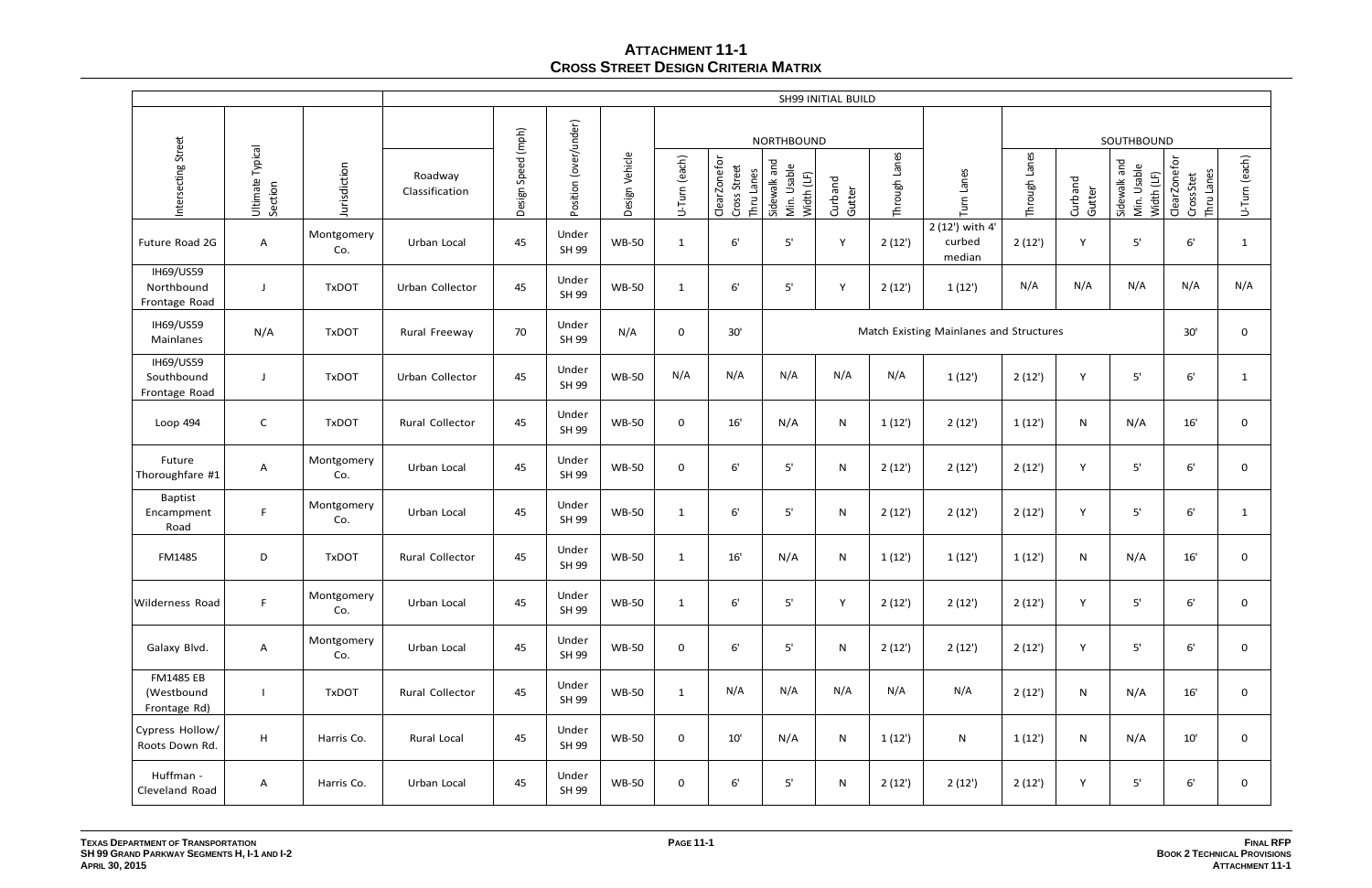|                                              |                             |              |                           |                  |                       |                |                  |                                            | <b>EASTBOUND</b>                         |                   |               |            | WESTBOUND     |                   |                                          |                                          |               |
|----------------------------------------------|-----------------------------|--------------|---------------------------|------------------|-----------------------|----------------|------------------|--------------------------------------------|------------------------------------------|-------------------|---------------|------------|---------------|-------------------|------------------------------------------|------------------------------------------|---------------|
| Intersecting Street                          | Ultimate Typical<br>Section | Jurisdiction | Roadway<br>Classification | DesignSpeed(mph) | Position (over/under) | Design Vehicle | U-Turn (each)    | Clear Zone for<br>CrossStreet<br>ThruLanes | Sidewalk and<br>Min. Usable<br>Width(LF) | Curband<br>Gutter | Through Lanes | Turn Lanes | Through Lanes | Curband<br>Gutter | Sidewalk and<br>Min. Usable<br>Width(LF) | Clear Zone for<br>ThruLanes<br>CrossStet | U-Turn (each) |
| Future<br>Thoroughfare #2<br>(Miller Wilson) | A                           | Liberty Co.  | Urban Local               | 45               | Under<br>SH 99        | <b>WB-50</b>   | $\boldsymbol{0}$ | 6'                                         | $5'$                                     | ${\sf N}$         | 2(12')        | 2(12')     | 2(12')        | Y                 | 5'                                       | 6'                                       | 0             |
| Future<br>Thoroughfare #3<br>(Community)     | A                           | Liberty Co.  | Urban Local               | 45               | Under<br>SH 99        | <b>WB-50</b>   | $\mathbf 0$      | 6'                                         | 5'                                       | ${\sf N}$         | 2(12)         | 2(12')     | 2(12')        | Y                 | $5'$                                     | 6'                                       | 0             |
| Future<br>Thoroughfare<br>#3A (Wolf Trot)    | $\mathsf{A}$                | Liberty Co.  | Urban Local               | 45               | Under<br>SH 99        | <b>WB-50</b>   | $\mathbf 0$      | 6'                                         | 5'                                       | $\mathsf{N}$      | 2(12')        | 2(12')     | 2(12')        | Y                 | 5'                                       | 6'                                       | 0             |
| Future<br>Thoroughfare #4<br>(Kingwood)      | $\mathsf{A}$                | Liberty Co.  | Urban Collector           | 45               | Under<br>SH 99        | <b>WB-50</b>   | $\mathbf 0$      | 6'                                         | $5^{\prime}$                             | ${\sf N}$         | 2(12)         | 2(12')     | 2(12')        | Υ                 | $5'$                                     | $6^{\prime}$                             | 0             |
| CR622                                        | B                           | Liberty Co.  | Rural Local               | 45               | Under<br>SH 99        | <b>WB-50</b>   | $\boldsymbol{0}$ | $10'$                                      | N/A                                      | $\mathsf{N}$      | 2(12)         | ${\sf N}$  | 2(12')        | ${\sf N}$         | N/A                                      | 10'                                      | 0             |
| <b>FM686</b>                                 | D                           | <b>TxDOT</b> | Rural Collector           | 45               | Under<br>SH 99        | <b>WB-50</b>   | $\mathbf 0$      | 16'                                        | N/A                                      | ${\sf N}$         | 2(12)         | 2(12')     | 2(12')        | ${\sf N}$         | N/A                                      | 16'                                      | 0             |
| CR621                                        | B                           | Liberty Co.  | Rural Local               | 45               | Under<br>SH 99        | <b>WB-50</b>   | $\mathbf 0$      | 10'                                        | N/A                                      | $\mathsf{N}$      | 2(12)         | ${\sf N}$  | 2(12')        | ${\sf N}$         | N/A                                      | 10'                                      | 0             |
| <b>FM1960</b>                                | D                           | <b>TxDOT</b> | <b>Rural Arterial</b>     | 45               | Under<br>SH 99        | <b>WB-50</b>   | $\mathbf 0$      | 16'                                        | N/A                                      | ${\sf N}$         | 2(12)         | 2(12')     | 2(12)         | ${\sf N}$         | N/A                                      | 16'                                      | 0             |
| <b>CR605</b>                                 | B                           | Liberty Co.  | Rural Local               | 45               | Under<br>SH 99        | <b>WB-50</b>   | $\mathbf 0$      | 10'                                        | N/A                                      | ${\sf N}$         | 2(12')        | ${\sf N}$  | 2(12')        | $\mathsf{N}$      | N/A                                      | 10'                                      | 0             |
| CR603                                        | B                           | Liberty Co.  | Rural Local               | 45               | Under<br>SH 99        | <b>WB-50</b>   | $\mathbf 0$      | 10'                                        | N/A                                      | ${\sf N}$         | 2(12')        | ${\sf N}$  | 2(12')        | $\mathsf{N}$      | N/A                                      | 10'                                      | 0             |
| CR602                                        | $\, {\bf B} \,$             | Liberty Co.  | Rural Local               | 45               | Under<br>SH 99        | <b>WB-50</b>   | $\mathbf 0$      | 10'                                        | N/A                                      | ${\sf N}$         | 2(12')        | ${\sf N}$  | 2(12')        | ${\sf N}$         | N/A                                      | 10'                                      | 0             |

Assumptions:

Urban - Curb and gutter with minimum 5' sidewalk on all urban roadways. Pedestrian accommodations are only on Urban Facilities.

Rural - No curb and gutter, minimum 6' shoulders, minimum 10' clear zone (unless otherwise shown).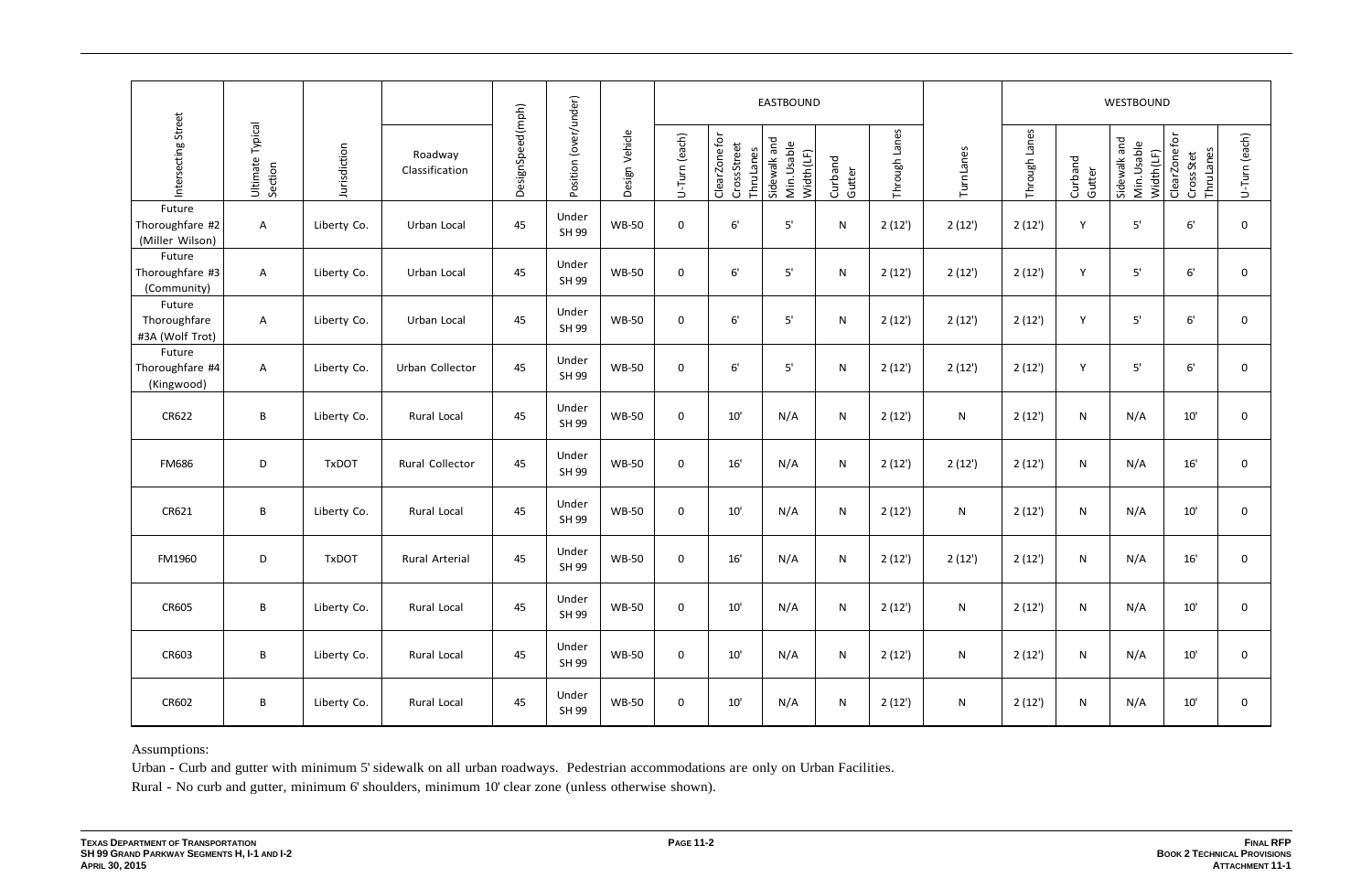|                                |                             |              | SH99 INITIAL BUILD        |                    |                          |                |                     |                                                     |                                          |                   |               |                                         |               |                   |                                             |                                            |               |  |
|--------------------------------|-----------------------------|--------------|---------------------------|--------------------|--------------------------|----------------|---------------------|-----------------------------------------------------|------------------------------------------|-------------------|---------------|-----------------------------------------|---------------|-------------------|---------------------------------------------|--------------------------------------------|---------------|--|
|                                |                             |              |                           |                    |                          |                |                     | EASTBOUND                                           |                                          |                   |               |                                         |               |                   | WESTBOUND                                   |                                            |               |  |
| Intersecting Street            | Ultimate Typical<br>Section | Jurisdiction | Roadway<br>Classification | Design Speed (mph) | (over/under)<br>Position | Design Vehicle | U-Turn (each)       | Clear Zone for<br>Cross Street<br><b>Thru Lanes</b> | Sidewalkand<br>Min. Usable<br>Width (LF) | Curband<br>Gutter | Through Lanes | Turn Lanes                              | Through Lanes | Curband<br>Gutter | Sidewalk and<br>Min. Usable<br>Width $(LF)$ | Clear Zone for<br>Thru Lanes<br>Cross Stet | U-Turn (each) |  |
| <b>US90</b>                    | E                           | <b>TxDOT</b> | <b>Rural Arterial</b>     | 45                 | Under<br>SH 99           | <b>WB-50</b>   | $\mathsf{O}\xspace$ | 30'                                                 | N/A                                      | N                 | 2(12')        | N/A                                     | 2(12)         | N                 | N/A                                         | 30'                                        | $\mathbf 0$   |  |
| FM1413                         | D                           | <b>TxDOT</b> | <b>Rural Collector</b>    | 45                 | Under<br>SH 99           | <b>WB-50</b>   | $\mathsf{O}\xspace$ | 16'                                                 | N/A                                      | ${\sf N}$         | 2(12')        | 2(12)                                   | 2(12)         | N                 | N/A                                         | 16'                                        | 0             |  |
| Future<br>Thoroughfare #5      | A                           | Liberty Co.  | Urban Local               | 45                 | Under<br>SH 99           | <b>WB-50</b>   | $\mathbf 0$         | $6'$                                                | $5'$                                     | ${\sf N}$         | 2(12')        | 2(12)                                   | 2(12)         | Y                 | 5'                                          | $6'$                                       | 0             |  |
| CR491                          | $\, {\bf B} \,$             | Liberty Co.  | <b>Rural Local</b>        | 45                 | Under<br>SH 99           | <b>WB-50</b>   | $\mathbf 0$         | 10'                                                 | N/A                                      | N                 | 1(12')        | ${\sf N}$                               | 1(12)         | ${\sf N}$         | N/A                                         | $10'$                                      | 0             |  |
| SH146                          | D                           | <b>TxDOT</b> | <b>Rural Arterial</b>     | 45                 | Under<br>SH 99           | <b>WB-50</b>   | $\mathbf 0$         | 16'                                                 | N/A                                      | ${\sf N}$         | 2(12')        | 2(12)                                   | 2(12)         | N                 | N/A                                         | $16'$                                      | 0             |  |
| FM565 (North<br>Crossing)      | D                           | <b>TxDOT</b> | <b>Rural Collector</b>    | 45                 | Under<br>SH 99           | <b>WB-50</b>   | $\mathbf 0$         | 10'                                                 | N/A                                      | ${\sf N}$         | 2(12')        | 2(12)                                   | 2(12)         | ${\sf N}$         | N/A                                         | 10'                                        | 0             |  |
| Future<br>Thoroughfare#6       | A                           | Chambers Co. | Urban Local               | 45                 | Under<br>SH 99           | <b>WB-50</b>   | $\mathbf 0$         | 6'                                                  | $5'$                                     | N                 | 2(12')        | 2(12)                                   | 2(12)         | Y                 | 5'                                          | $6'$                                       | 0             |  |
| IH10Eastbound<br>Frontage Road | J                           | <b>TxDOT</b> | Urban Collector           | 45                 | Under<br>SH 99           | <b>WB-50</b>   | N/A                 | N/A                                                 | N/A                                      | N/A               | N/A           | 1(12)                                   | 2(12)         | Y                 | 5'                                          | $6'$                                       | $\mathbf{1}$  |  |
| IH10Mainlanes                  | N/A                         | <b>TxDOT</b> | Rural Freeway             | 70                 | Under<br>SH 99           |                | $\mathbf{0}$        | 30'                                                 |                                          |                   |               | Match Existing Mainlanes and Structures |               |                   |                                             | 30'                                        | $\mathbf{0}$  |  |
| IH10Westbound<br>Frontage Road | J                           | <b>TxDOT</b> | Urban Collector           | 45                 | Under<br>SH 99           | <b>WB-50</b>   | $\mathbf{1}$        | 6'                                                  | $5'$                                     | Y                 | 2(12')        | 1(12)                                   | N/A           | N/A               | N/A                                         | $\rm N/A$                                  | N/A           |  |
| Future<br>Thoroughfare #7      | A                           | Chambers Co. | Urban Local               | 45                 | Under<br>SH 99           | <b>WB-50</b>   | $\mathbf 0$         | 6'                                                  | $5^{\prime}$                             | N                 | 2(12')        | 2(12')                                  | 2(12')        | Y                 | $5'$                                        | $6'$                                       | $\mathbf{O}$  |  |
| Kilgore Road                   | $\mathsf{A}$                | Chambers Co. | Urban Local               | 45                 | Under<br>SH 99           | <b>WB-50</b>   | $\mathbf 0$         | 6'                                                  | $5^{\prime}$                             | ${\sf N}$         | 2(12')        | 2(12')                                  | 2(12')        | Y                 | $5'$                                        | $6'$                                       | 0             |  |

Assumptions:

Urban - Curb and gutter with minimum 5' sidewalk on all urban roadways. Pedestrian accommodations are only on Urban Facilities. Rural - No curb and gutter, minimum 6' shoulders, minimum 10' clear zone (unless otherwise shown).